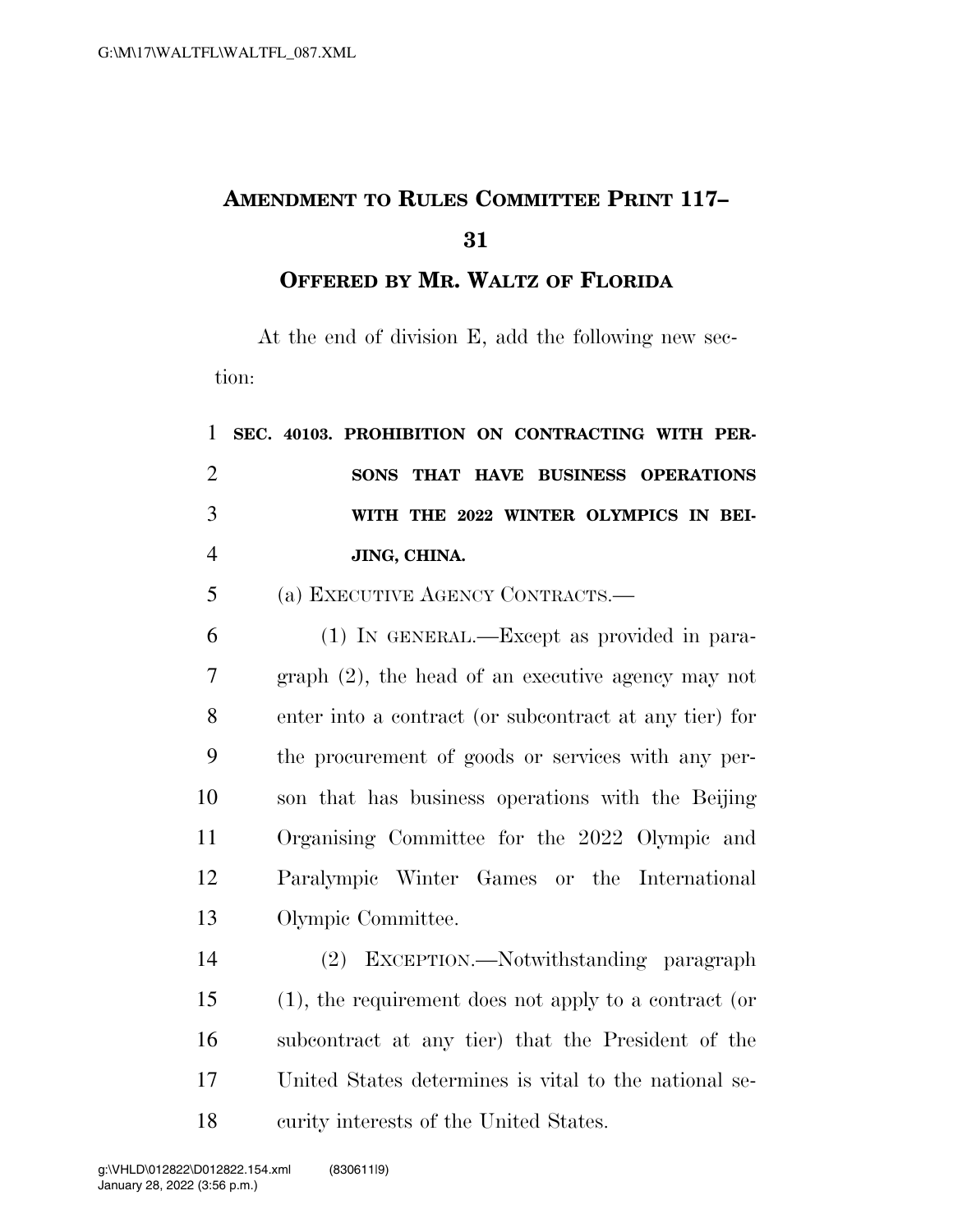| $\mathbf{1}$   | (3) NOTIFICATION.—The President of the                 |
|----------------|--------------------------------------------------------|
| $\overline{2}$ | United States shall notify Congress of any contract    |
| 3              | (or subcontract at any tier) entered into on the basis |
| $\overline{4}$ | of an exception provided for under paragraph (1).      |
| 5              | (b) <b>АРР</b> ЫСАВШТҮ.—                               |
| 6              | (1) CONTRACTS.—This section shall apply with           |
| 7              | respect to any contract entered into on or after the   |
| 8              | date of the enactment of this section.                 |
| 9              | (2) TERMINATION OF BUSINESS OPERATIONS.-               |
| 10             | This section shall not apply with respect to a person  |
| 11             | that terminated business operations with the Beijing   |
| 12             | Organising Committee for the 2022 Olympic and          |
| 13             | Paralympic Winter Games or the International           |
| 14             | Olympic Committee before February 4, 2022.             |
| 15             | (c) SALES PROHIBITION.-                                |
| 16             | $(1)$ In GENERAL.—Effective 60 days after the          |
| 17             | date of the enactment of this Act and except as pro-   |
| 18             | vided in paragraph (2), a facility of the Federal Gov- |
| 19             | ernment may not sell any product made by any per-      |
| 20             | son that has business operations with the Beijing      |
| 21             | Organising Committee for the 2022 Olympic and          |
| 22             | Paralympic Winter Games or the International           |
| 23             | Olympic Committee.                                     |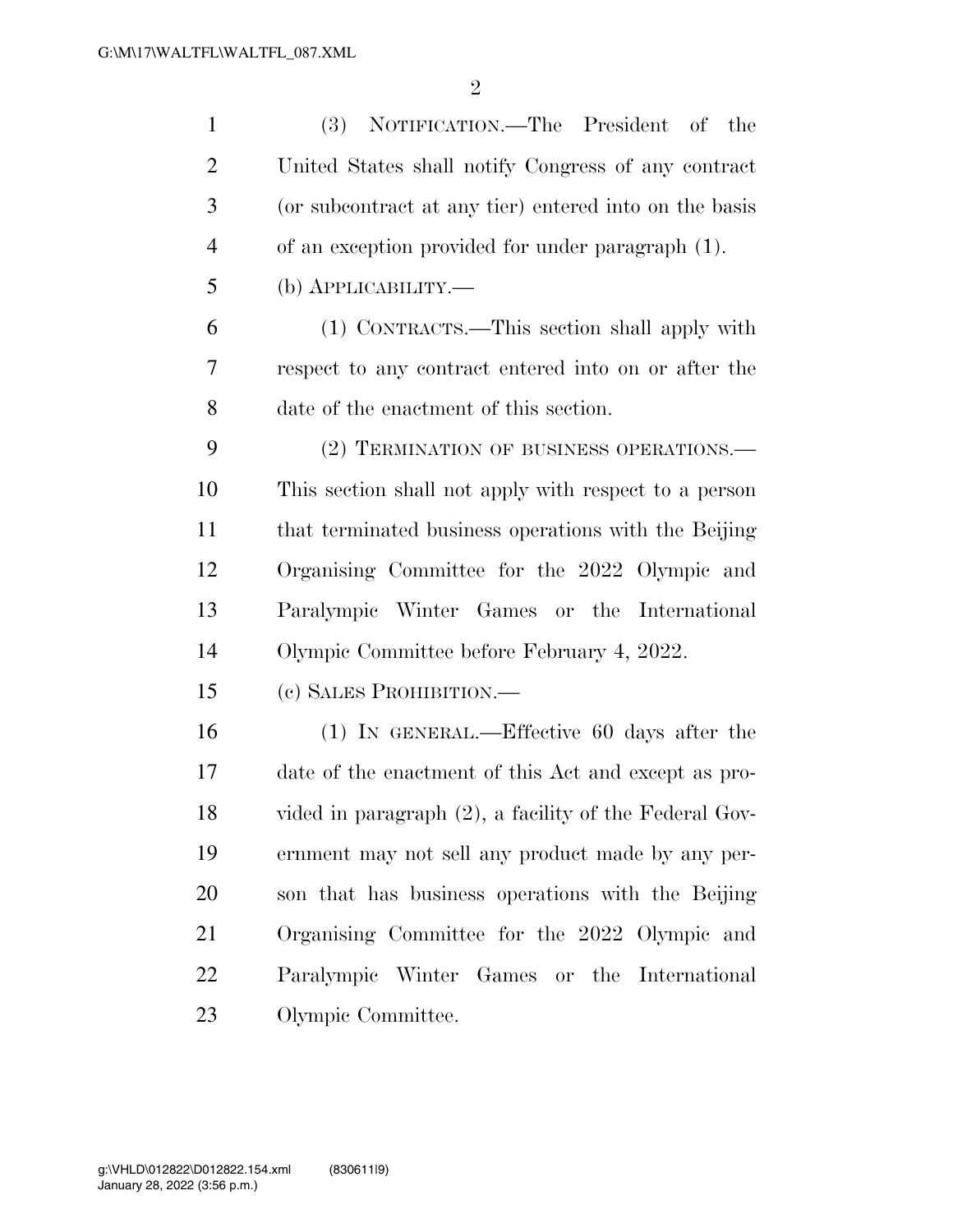| $\mathbf{1}$   | (2) EXCEPTION FOR ALTERNATIVE SOURCES.-                 |
|----------------|---------------------------------------------------------|
| $\overline{2}$ | The prohibition in paragraph (1) shall not apply        |
| 3              | with respect to such a product if—                      |
| $\overline{4}$ | (A) a comparable product is not available               |
| 5              | from an another source that is authorized to            |
| 6              | sell such comparable product at such facility of        |
| 7              | the Federal Government; or                              |
| 8              | (B) each comparable product that is avail-              |
| 9              | able from such source would increase the cost           |
| 10             | to the consumer by 10 percent or more.                  |
| 11             | (d) DEFINITIONS.—In this section:                       |
| 12             | (1) BUSINESS OPERATIONS.—The term "busi-                |
| 13             | ness operations" means engaging in commerce in          |
| 14             | any form, including acquiring, developing, maintain-    |
| 15             | ing, owning, selling, possessing, leasing, or operating |
| 16             | equipment, facilities, personnel, products, services,   |
| 17             | personal property, real property, or any other appa-    |
| 18             | ratus of business or commerce.                          |
| 19             | (2) EXECUTIVE AGENCY.—The term "executive               |
| 20             | agency" has the meaning given that term in section      |
| 21             | 133 of title 41, United States Code.                    |
| 22             | (3) PERSON.—The term "person" means—                    |
| 23             | (A) a natural person, corporation, com-                 |
| 24             | pany, business association, partnership, society,       |